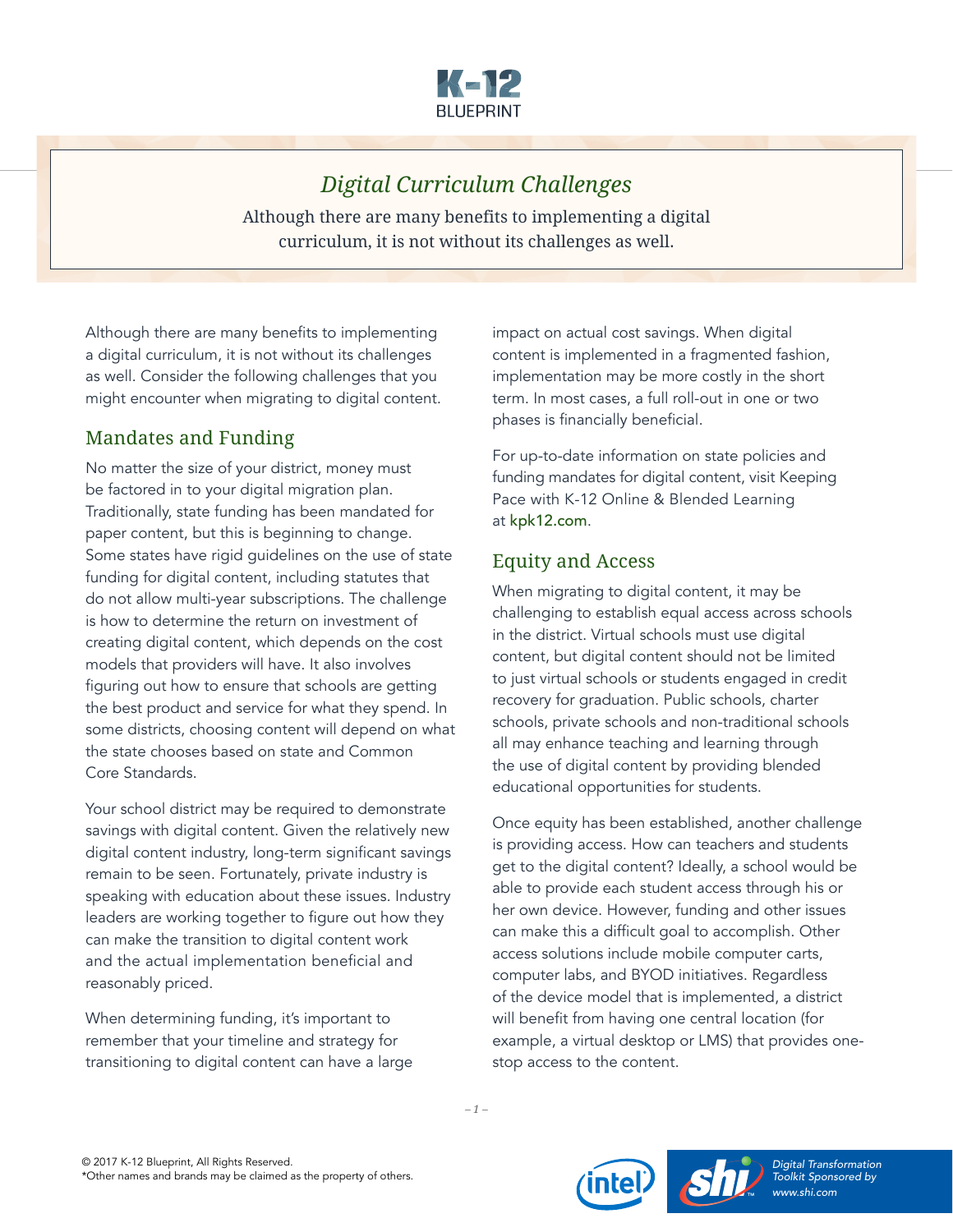## Teacher Buy-In and Training

The migration to digital content requires a significant amount of curriculum analysis and redesign in order to take full advantage of the features of technology. Teachers may say they are on board for technology integration, but they also need to be aware of the impact it has on their teaching approach. Leadership in the school can encourage teachers to be innovative and to fully embrace instructing in an environment of digital content. In many schools a culture change is required to enable collaboration and knowledge production, not just consumption, by students and teachers.

Professional development for digital content implementation should be strategic and widely available. Consider multiple offerings to meet varying levels of technology expertise, background, and teaching styles. Inevitably, you will encounter teachers that are hesitant to use technology, while other teachers are eager to start but do not have access. Also, be prepared to address the challenge of teachers who choose not to participate in the digital migration.

While initial training will be the most significant in terms of cost and time, you will also want to consider a plan for ongoing professional development. Technology changes rapidly, and teachers will need continual support in order to raise and maintain student achievement.

#### Plagiarism, e-Cheating and Copyright Infringement

Digital content requires a school to rethink its digital citizenship curriculum. Direct instruction on Internet safety, search strategies, copyright, and netiquette can also be incorporated into a digital curriculum. Proper training will help ensure that all students are well-prepared to begin using technology every day in a safe, respectful, and responsible way. When

combined with a well-defined AUP, a unit that specifically teaches digital citizenship may lead to fewer issues within the program. Keep in mind that your school's existing AUP may need to be rewritten to include issues specific to digital content, mobile devices, and applications.

## Network Infrastructure

A digital migration will increase the number of networked devices at school, creating heavy demands on your network infrastructure. A comprehensive, long-term networking plan is required to ensure the success of digital content implementation.

When planning for network infrastructure, be sure to consider how the network will be able to handle a large number of devices simultaneously, for example, at the beginning of class periods when students log on to the network at the same time. You might want to consider multiple access points to provide reliable network access 24/7. Another challenge is to ensure that you have enough bandwidth to handle multimedia applications, and that the network infrastructure has capacity for growth.

Digital migration also brings with it a host of security concerns, including data protection and compliance with the Children's Internet Protection Act (CIPA).

- How will you protect student information and avoid data security conflicts?
- How will you protect your network from viruses and malware?
- Will students be protected from unsolicited email and inappropriate sites?
- How will you monitor Internet usage?

Protective wireless infrastructure provides a segmented student network that is separate from the one used by teachers and administrators, thereby